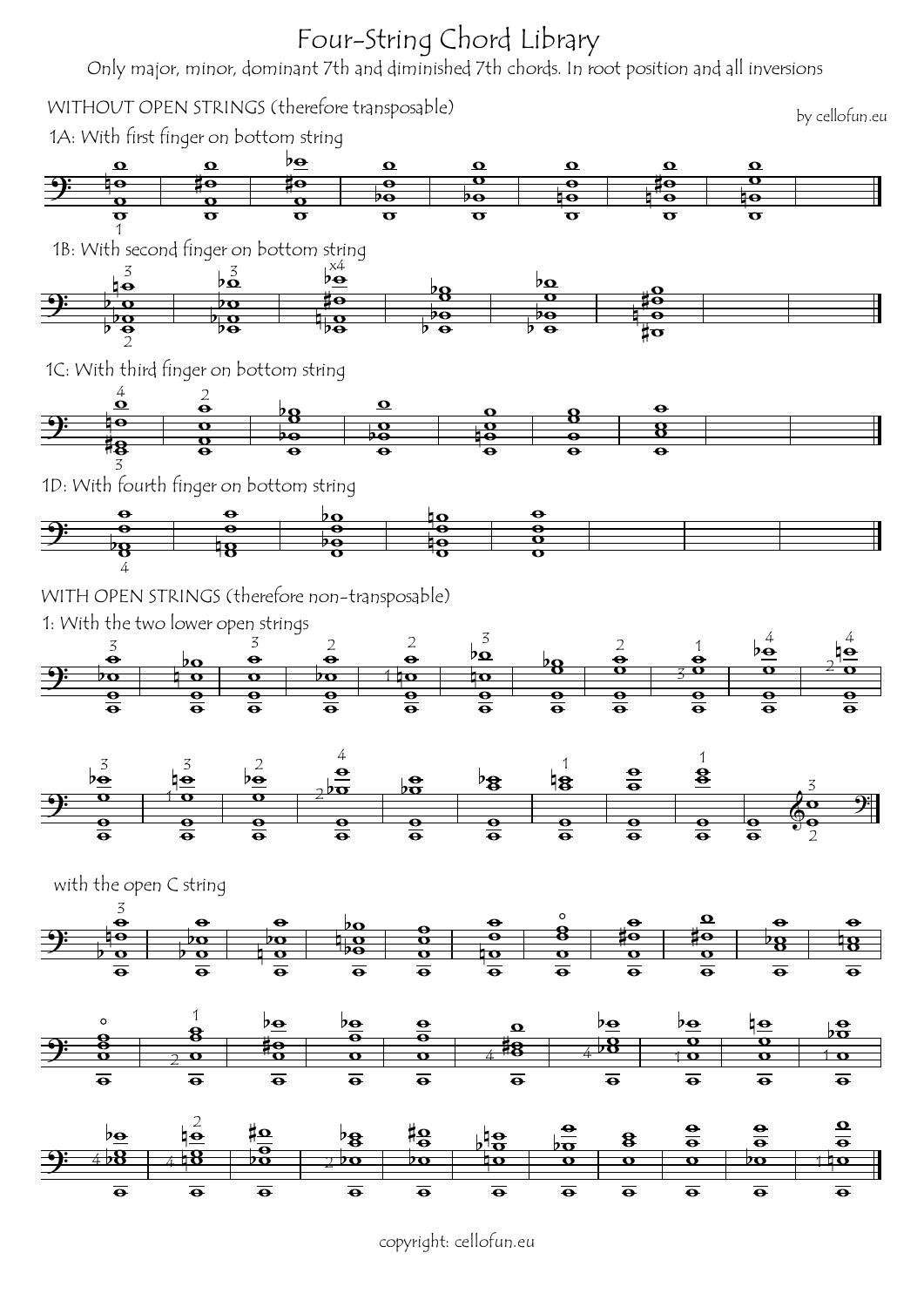

copyright: cellofun.eu